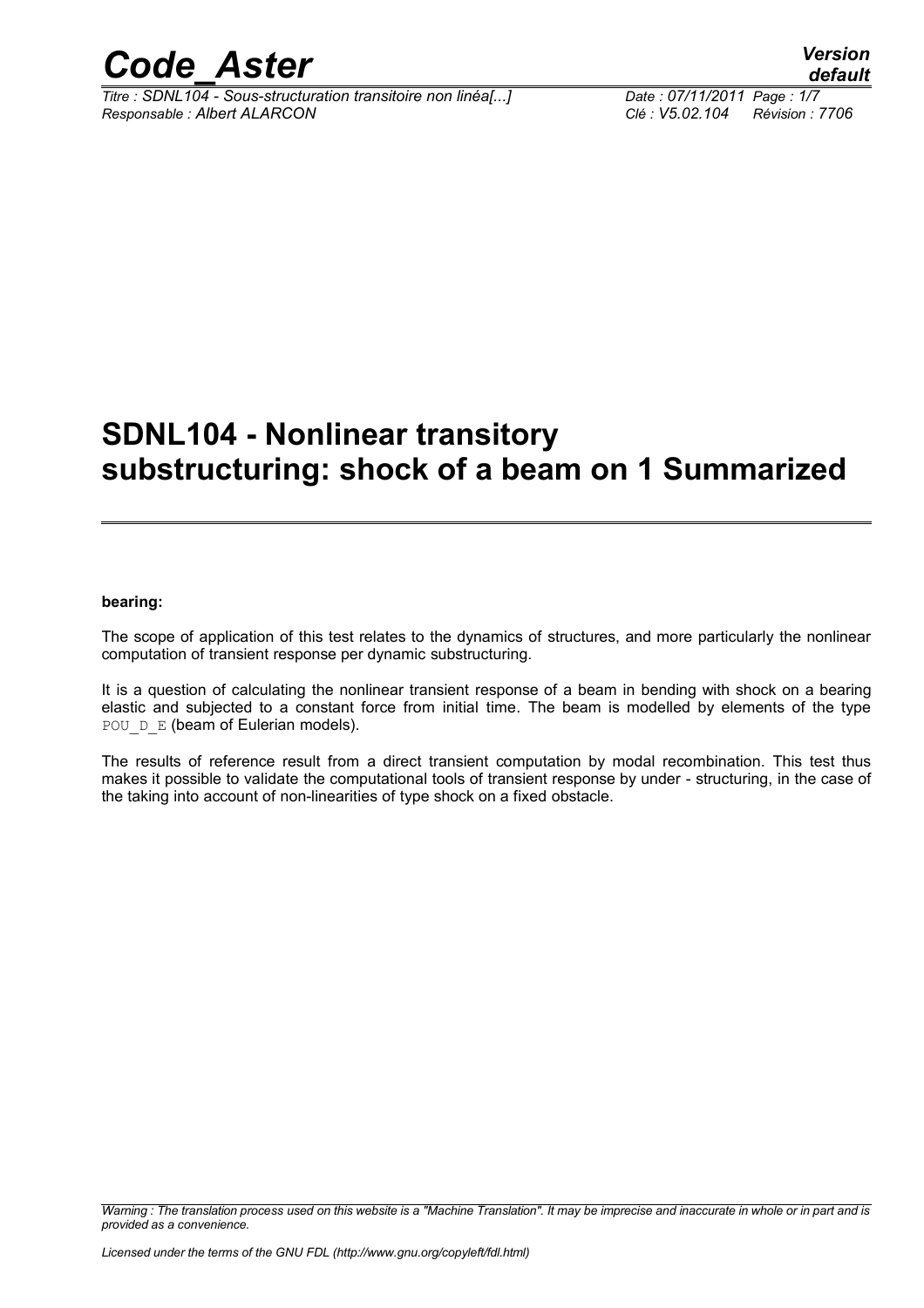*Titre : SDNL104 - Sous-structuration transitoire non linéa[...] Date : 07/11/2011 Page : 2/7 Responsable : Albert ALARCON Clé : V5.02.104 Révision : 7706*

### **1 Problem of reference**

#### **1.1 Geometry**



the length of the beam is worth:  $L=1 m$ The cross-section of the beam is full circular of radius:  $R=0.1 m$ Clearance between the beam and the elastic bearing is worth:  $J = 110^{-4}$  *m* 

#### **1.2 Material properties**

 $E=1.10^{10} Pa$  $v = 0.3$  $\rho = 1.10^6 \, kg/m^3$ 

the stiffness of the come out from contact is worth:  $\overline{K}_c\text{=}1.10^8\,N$  /  $m$ 

#### **1.3 Boundary conditions and loadings**

On all structure:  $DX = DZ = DRY = DRX = 0$ . With point:  $A$   $DY = DRZ = 0$ . At the loose lead of beam: from time  $t=0 s$ ,  $Fy=-1000 N$ 

#### **1.4 Initial conditions**

Structure initially at rest.

*Licensed under the terms of the GNU FDL (http://www.gnu.org/copyleft/fdl.html)*

*Warning : The translation process used on this website is a "Machine Translation". It may be imprecise and inaccurate in whole or in part and is provided as a convenience.*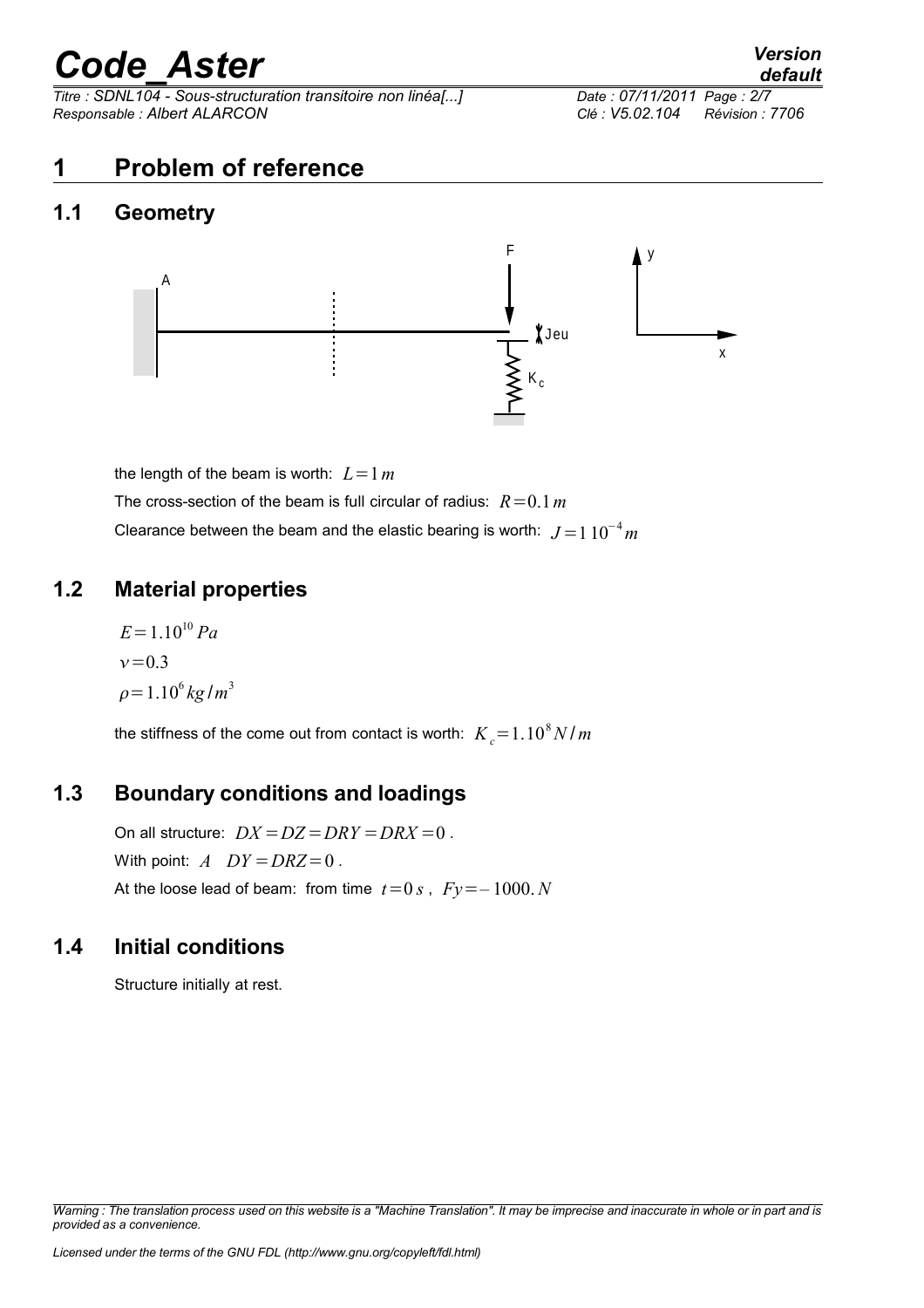*Titre : SDNL104 - Sous-structuration transitoire non linéa[...] Date : 07/11/2011 Page : 3/7 Responsable : Albert ALARCON Clé : V5.02.104 Révision : 7706*

#### **2 Reference solution**

#### **2.1 Method of calculating used for the reference solution**

the reference solution is given by a direct transient computation by modal recombination (modelization A).

#### **2.2 Results of reference**

Value of displacements, velocity and acceleration of the loose lead of the beam according to the direction *Y* and at time  $t = 1 s$ .

|                                                         | Displacement   | Velocity                  | Acceleration |
|---------------------------------------------------------|----------------|---------------------------|--------------|
|                                                         | m <sub>1</sub> | $\cdot$ m.s <sup>-1</sup> | $(m.s^{-2})$ |
| Diagram of integration of Eulerians                     | $-1.255$ 10-4  | 8.352 10-4                | 3.640 10-1   |
| Diagram of integration of Devogelaere                   | $-1.254$ 10-4  | 8.410 10-4                | 2.855 10-1   |
| Diagram of integration to time step adaptive of order 2 | $-1.255$ 10-4  | 8.327 10-4                | 3.458 10-1   |

#### **2.3 Uncertainty on the solution**

numerical Solution.

*Warning : The translation process used on this website is a "Machine Translation". It may be imprecise and inaccurate in whole or in part and is provided as a convenience.*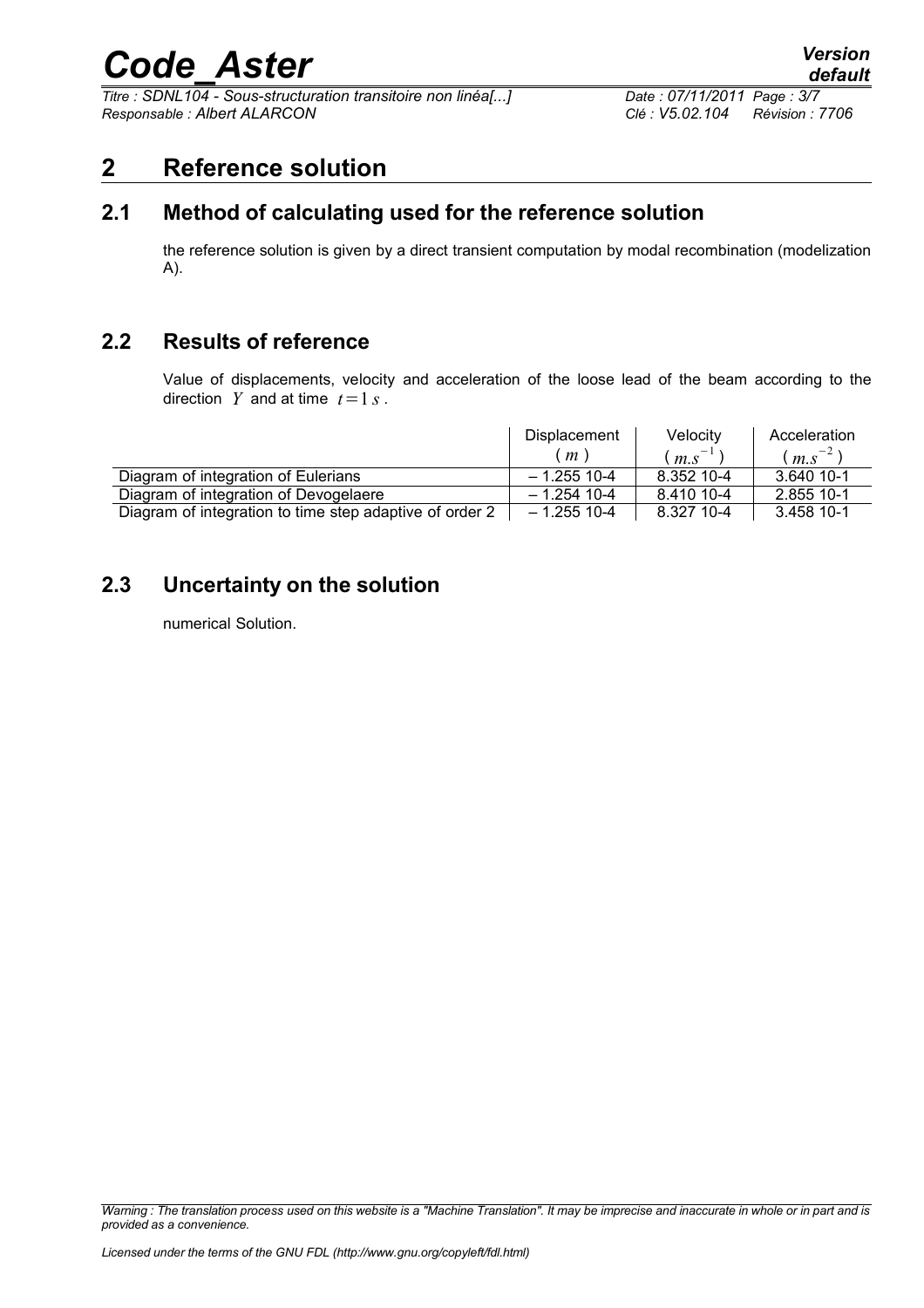*Titre : SDNL104 - Sous-structuration transitoire non linéa[...] Date : 07/11/2011 Page : 4/7 Responsable : Albert ALARCON Clé : V5.02.104 Révision : 7706*

*default*

#### **3 Modelization A**

#### **3.1 Characteristic of the modelization**

the beam is with a grid in segments to which are affected of the elements of the type POU  $D$  E.

With the transitory problem dealt, project on the basis of eigen mode the first 5 of structure, is solved directly by the operator transient computation by modal recombination.

#### **3.2 Characteristics of the mesh**

Many nodes: 11 Number of meshes and types: 10 SEG2

#### **3.3 Actual values: references for modelization B**

| <b>Identification</b>               | Aster             |
|-------------------------------------|-------------------|
| Diagram of integration of Eulerian  |                   |
| Displacement $(m)$                  | – 1.254 10-4      |
| Velocity ( $m.s^{-1}$ )             | 8.352 10-4        |
| Acceleration ( $m.s^{-2}$ )         | 3.639 10-1        |
| Diagram of integration of           |                   |
| Devogelaere                         |                   |
| Displacement $(m)$                  | $-1.254$ 10-4     |
| Velocity ( $m.s^{-1}$ )             | 8.409 10-4        |
| Acceleration ( $m.s^{-2}$ )         | 2.854 10-1        |
| Diagram of integration to time step |                   |
| adaptive of order 2                 |                   |
| Displacement $(m)$                  | $-1.255$ 10-4     |
| Velocity (m.s^-1) 8.328             | 10-4 Acceleration |
| $(m.s^{-2})$ 3.457                  | 10-1 Modelization |

*Warning : The translation process used on this website is a "Machine Translation". It may be imprecise and inaccurate in whole or in part and is provided as a convenience.*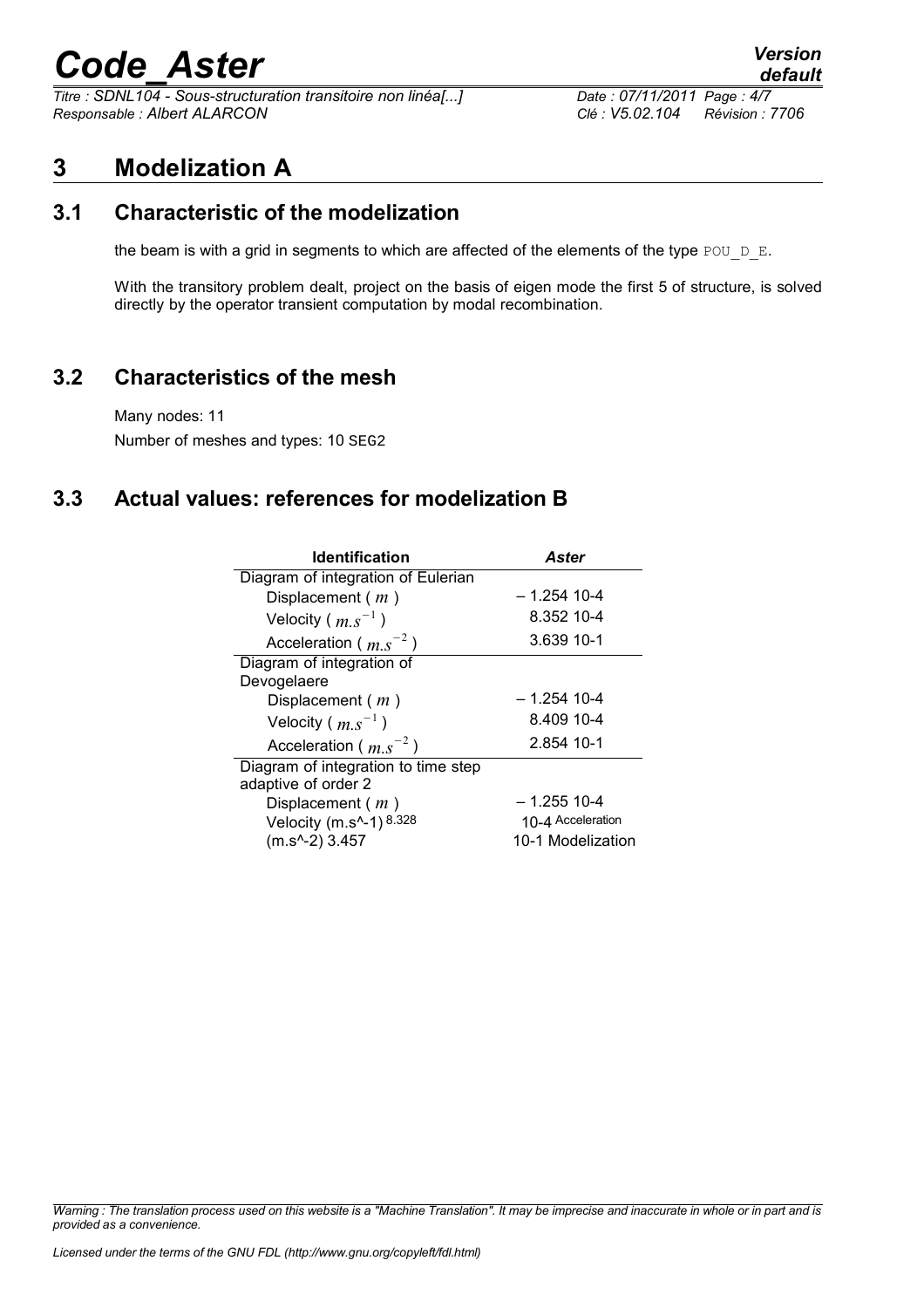*Titre : SDNL104 - Sous-structuration transitoire non linéa[...] Date : 07/11/2011 Page : 5/7 Responsable : Albert ALARCON Clé : V5.02.104 Révision : 7706*

#### **4 B Characteristic**

#### **4.1 of the modelization the beam**

is cut out in 2 parts of equal size. Each substructure considered is with a grid in segments to which are affected of the elements of the type POU\_D\_E. The structure



is studied using the method of substructuring with interfaces of the type "Craig - Bampton" (blocked interfaces). The base

of the first 5 eigen modes of complete structure is calculated by under - structuring. Then, the transitory problem, project on this basis, are solved by the operator transient computation by modal recombination. Characteristics

#### **4.2 of the mesh Many**

nodes: 6 Number of meshes and types: 5 SEG2 Ouantities

#### **4.3 tested and results Identification**

| <b>Reference</b>                     | Aster            | % difference     | <b>Diagram</b> |
|--------------------------------------|------------------|------------------|----------------|
| Eulerian<br>integration<br>of<br>in. |                  |                  |                |
| Displacement                         |                  |                  |                |
| $() - 1.254 m$                       | $10-4 - 1.255$   | 10-4 0.043       | Velocity       |
| () 8.352 $m.s^{-1}$                  | 10-4 8.289       | $10-4 = 0.75$    | Acceleration   |
| () 3.639 $m.s^{-2}$                  | 10-1 3.870       | 10-1 6.32        | Diagram        |
| of integration of Devogelaere        |                  |                  |                |
| Displacement                         |                  |                  |                |
| $() - 1.254 m$                       | $10-4 - 1.254$   | 10-4 0.042       | Velocity       |
| () 8.409 $m.s^{-1}$                  | 10-4 8.319       | $10 - 4 = 1.1$   | Acceleration   |
| () 2.854 $m.s^{-2}$                  | 10-1 3.078       | 10-1 7.8 Diagram |                |
| of integration to time step          |                  |                  |                |
| of a<br>2<br>adaptive<br>nature      |                  |                  |                |
| Displacement                         |                  |                  |                |
| $() - 1.255 m$                       | $10 - 4 - 1.255$ | 10-4 0.044       | Velocity       |
| () 8.328 $m.s^{-1}$                  | 10-4 8.258       | 10-4 0.84        | Acceleration   |
| () 3.457 $m.s^{-2}$                  | 10-1 3.683       | 10-1 6,5 Remarks |                |

*Warning : The translation process used on this website is a "Machine Translation". It may be imprecise and inaccurate in whole or in part and is provided as a convenience.*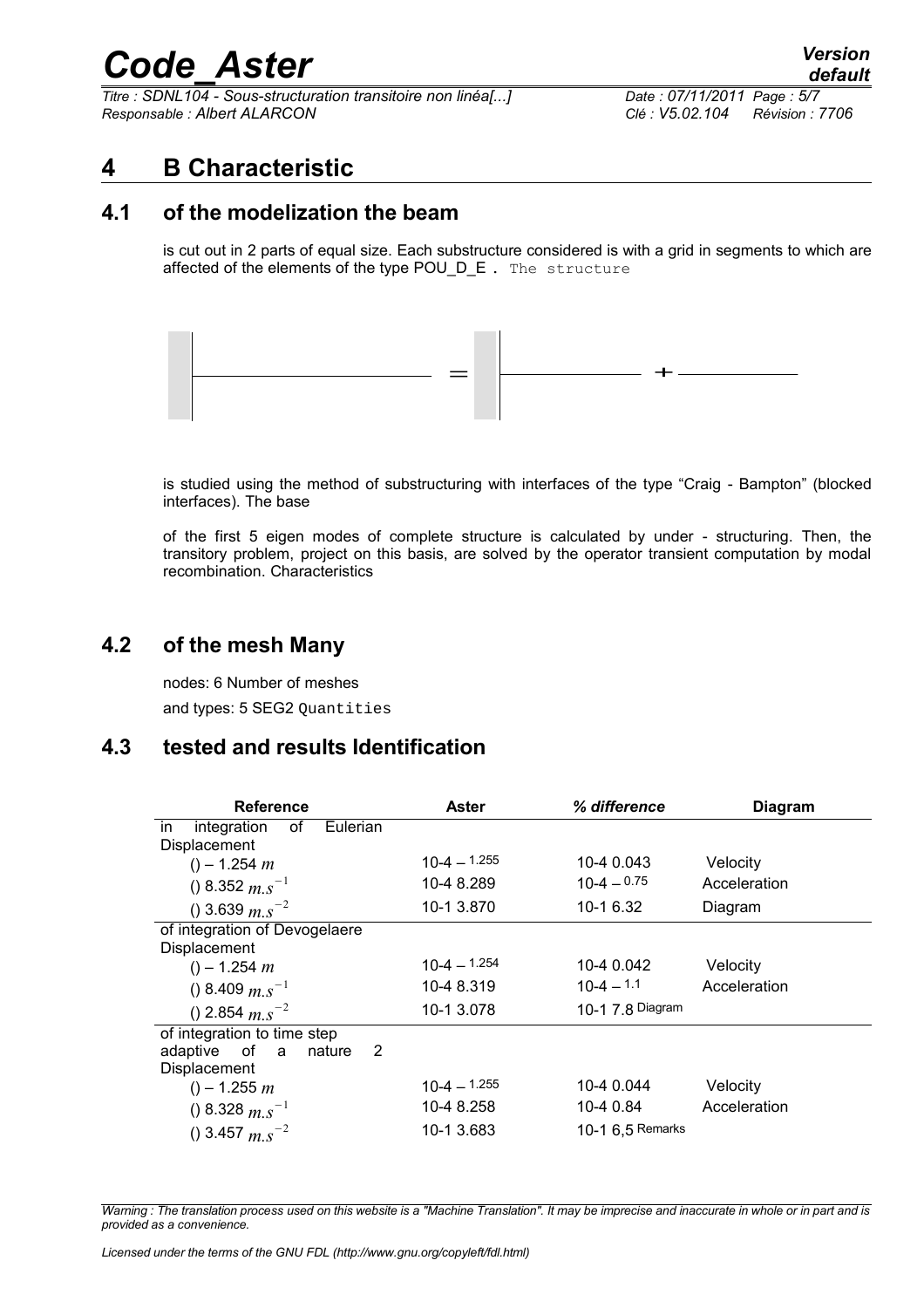*Titre : SDNL104 - Sous-structuration transitoire non linéa[...] Date : 07/11/2011 Page : 6/7 Responsable : Albert ALARCON Clé : V5.02.104 Révision : 7706*

#### **4.4 In the case of**

a transient computation nonlinear, it is not abnormal to obtain important uncertainties on not realised quantities. The variation of 6 with between 8% the reference solution and the solution obtained by substructuring for acceleration thus does not invalidate the method tested, more especially as the results in displacements are excellent (variation). Summary  $\leq 0.1\%$ 

*Warning : The translation process used on this website is a "Machine Translation". It may be imprecise and inaccurate in whole or in part and is provided as a convenience.*